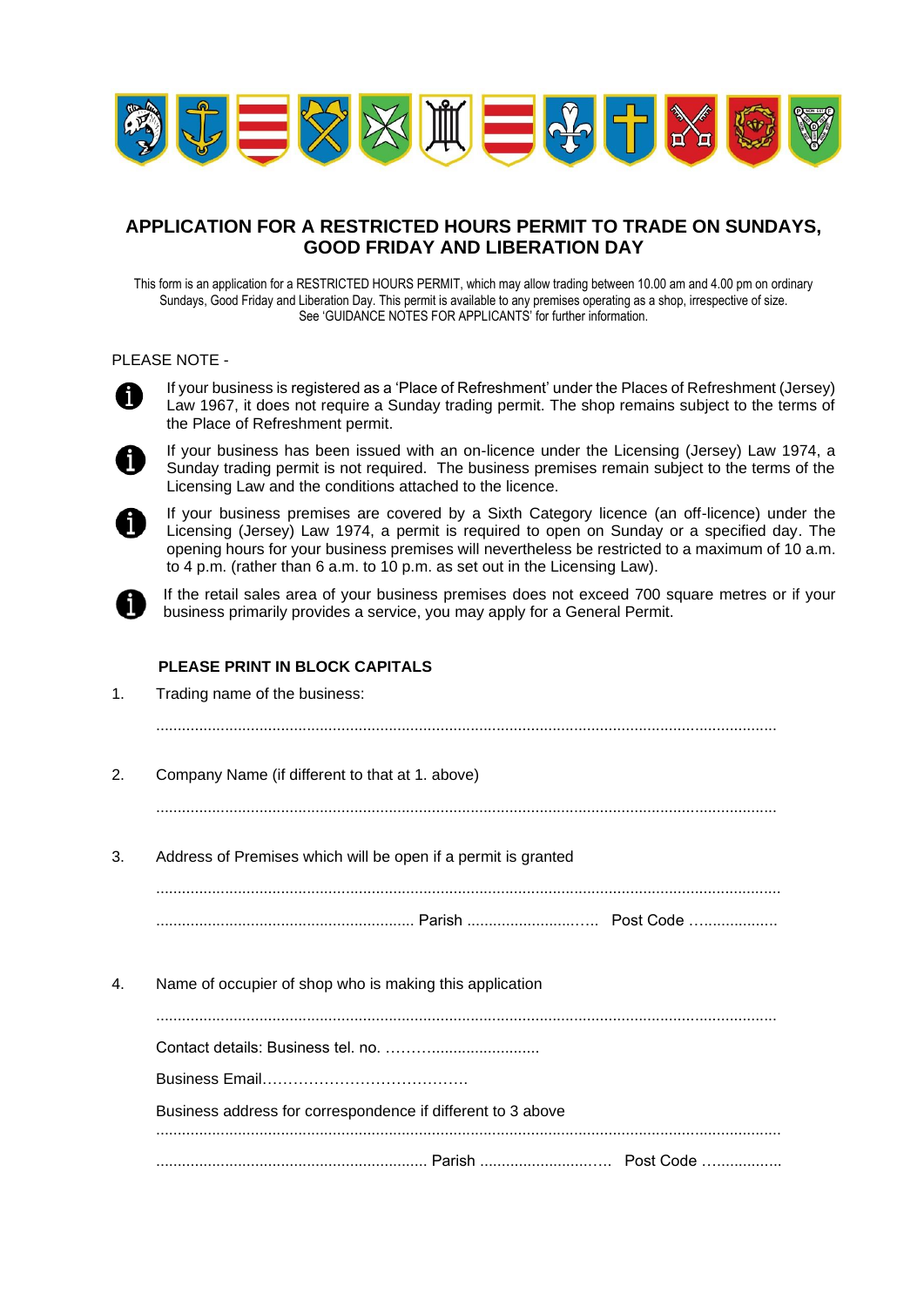5. Full name(s) of person(s) who will manage the premises if a permit is granted permitting it to open on Sundays, Good Friday or Liberation Day (9 May):

6. Enter the area for the premises:

|                                                                      | Area in<br><b>SQUARE METRES</b> |
|----------------------------------------------------------------------|---------------------------------|
| Total retail sales area to which the public has access               |                                 |
| Retail sales area devoted to road fuel sales (if applicable)         |                                 |
| Area for any other commercial use to which the public has access     |                                 |
| Area(s) with no public access e.g. stores, offices, staff facilities |                                 |
| Number of customer parking spaces available on site                  |                                 |
| Number of other parking spaces available on site                     |                                 |

## 7. Trading Activity

|                                                                      | Sundays | Good Friday | Liberation Day (9 May) |
|----------------------------------------------------------------------|---------|-------------|------------------------|
| DATE(S) for which a<br>permit to open is<br>requested (please tick)  |         |             |                        |
| Opening / closing times<br>(From - To) between<br>10 a.m. and 4 p.m. |         |             |                        |
| Hours staff will be on<br>premises (From - To)                       |         |             |                        |
| Number of staff<br>working                                           |         |             |                        |
| Total number of<br>deliveries needed                                 |         |             |                        |
| Type and timing of<br>deliveries                                     |         |             |                        |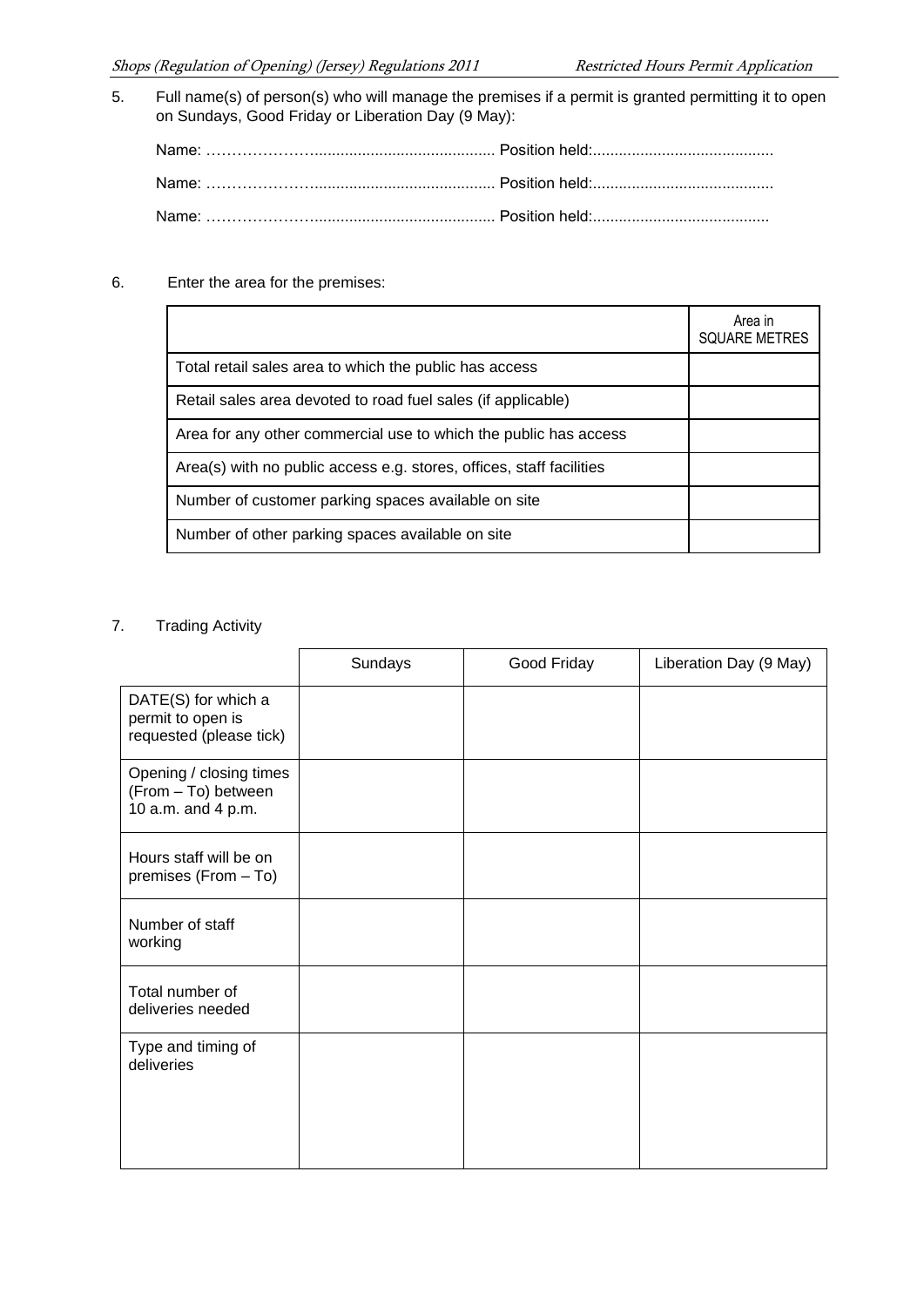| 8.  | Do the premises include a petrol station or an equivalent facility selling other forms of fuel for motor<br>vehicles (e.g. electric charging points)?                                                                                                                                                                                                                                                                                                                                                                                                                             |                                                                                                                                                                                              |  |
|-----|-----------------------------------------------------------------------------------------------------------------------------------------------------------------------------------------------------------------------------------------------------------------------------------------------------------------------------------------------------------------------------------------------------------------------------------------------------------------------------------------------------------------------------------------------------------------------------------|----------------------------------------------------------------------------------------------------------------------------------------------------------------------------------------------|--|
|     | $No - go to Q9$                                                                                                                                                                                                                                                                                                                                                                                                                                                                                                                                                                   | $Yes - select(a) or (b) below$                                                                                                                                                               |  |
|     | <b>OR</b>                                                                                                                                                                                                                                                                                                                                                                                                                                                                                                                                                                         | (a) The petrol station / equivalent facility will only open between 10.00 am and 4.00 pm                                                                                                     |  |
|     |                                                                                                                                                                                                                                                                                                                                                                                                                                                                                                                                                                                   | (b) Permission is sought to open the petrol station / facility for more than 6 hours on Sundays<br>and / or other specified days (insert trading hours for which permission is being sought) |  |
|     | From:                                                                                                                                                                                                                                                                                                                                                                                                                                                                                                                                                                             | To:                                                                                                                                                                                          |  |
| 9.  | In determining whether or not to grant a permit, the Connétable must have regard to the peace and<br>tranquillity of a neighbourhood, and the avoidance of nuisance to residents, on the days and times<br>of opening of a shop and in particular to any noise, traffic and litter likely to result from the shop<br>opening.<br>Please summarise below any measures that you will implement to minimise the risk of disturbance<br>at or in the immediate vicinity of the shop on Sundays, Good Friday and Liberation Day (9 May)<br>(continue on a separate sheet if necessary) |                                                                                                                                                                                              |  |
|     |                                                                                                                                                                                                                                                                                                                                                                                                                                                                                                                                                                                   |                                                                                                                                                                                              |  |
|     |                                                                                                                                                                                                                                                                                                                                                                                                                                                                                                                                                                                   |                                                                                                                                                                                              |  |
|     |                                                                                                                                                                                                                                                                                                                                                                                                                                                                                                                                                                                   |                                                                                                                                                                                              |  |
|     |                                                                                                                                                                                                                                                                                                                                                                                                                                                                                                                                                                                   |                                                                                                                                                                                              |  |
|     |                                                                                                                                                                                                                                                                                                                                                                                                                                                                                                                                                                                   |                                                                                                                                                                                              |  |
|     |                                                                                                                                                                                                                                                                                                                                                                                                                                                                                                                                                                                   |                                                                                                                                                                                              |  |
|     |                                                                                                                                                                                                                                                                                                                                                                                                                                                                                                                                                                                   |                                                                                                                                                                                              |  |
|     |                                                                                                                                                                                                                                                                                                                                                                                                                                                                                                                                                                                   |                                                                                                                                                                                              |  |
|     |                                                                                                                                                                                                                                                                                                                                                                                                                                                                                                                                                                                   |                                                                                                                                                                                              |  |
|     |                                                                                                                                                                                                                                                                                                                                                                                                                                                                                                                                                                                   |                                                                                                                                                                                              |  |
|     |                                                                                                                                                                                                                                                                                                                                                                                                                                                                                                                                                                                   |                                                                                                                                                                                              |  |
|     |                                                                                                                                                                                                                                                                                                                                                                                                                                                                                                                                                                                   |                                                                                                                                                                                              |  |
|     |                                                                                                                                                                                                                                                                                                                                                                                                                                                                                                                                                                                   |                                                                                                                                                                                              |  |
|     |                                                                                                                                                                                                                                                                                                                                                                                                                                                                                                                                                                                   |                                                                                                                                                                                              |  |
| 10. | <b>YES</b><br>Fee of £120 attached?                                                                                                                                                                                                                                                                                                                                                                                                                                                                                                                                               | PAID SEPARATELY                                                                                                                                                                              |  |
|     |                                                                                                                                                                                                                                                                                                                                                                                                                                                                                                                                                                                   | If paid separately, please confirm<br>method (e.g. 'at Parish Hall' or 'BACS')                                                                                                               |  |
|     |                                                                                                                                                                                                                                                                                                                                                                                                                                                                                                                                                                                   |                                                                                                                                                                                              |  |

Please make cheques payable to 'Parish of ……….' or contact the relevant Parish Hall to confirm alternative payment options. Note that the application will not be considered until the fee for filing the application is received by the Connétable. The application fee is not refundable if the application is refused.